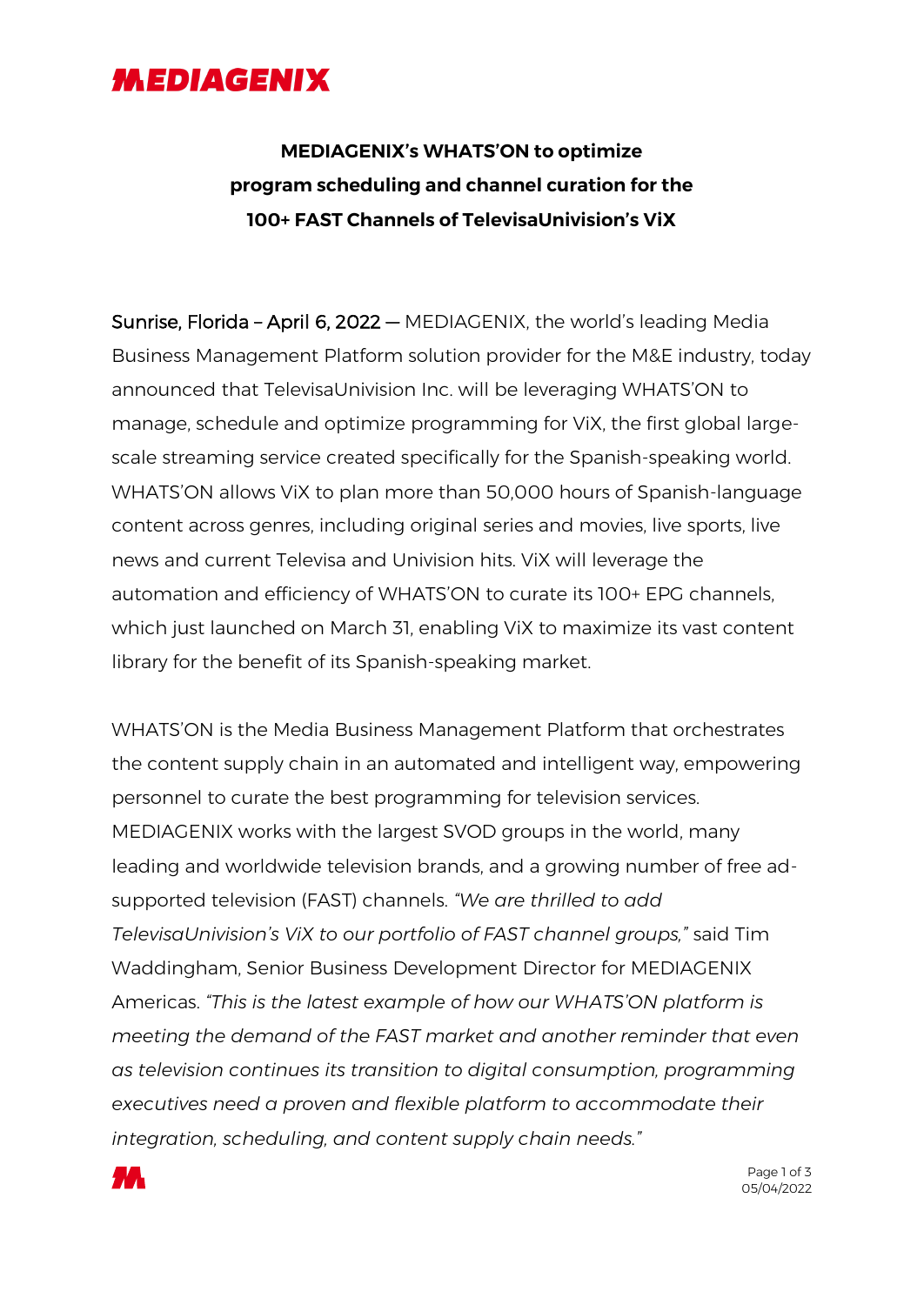## **MEDIAGENIX**

FAST channels continue to grow in the United States thanks to ubiquitous smart TVs and/or plug-in apps that enable customers to access digital content without hardware or subscriptions. But customers still prefer predictability in their content, and WHATS'ON allows FAST groups to offer consumers the nostalgic 24/7 linear schedule. *"WHATS'ON is the centerpiece of a television programming group's content supply chain,"* said Tim. *"In the end, WHATS'ON optimizes the content consumption experience of the enduser — the consumer everyone is fighting to gain and retain."*

## ABOUT MEDIAGENIX

MEDIAGENIX ranks among the top tech vendors in the international media industry with M&E Business Management Platform WHATS'ON. Over 150 media companies across the globe rely on WHATS'ON to achieve a lean content supply chain with streamlined content, rights, and planning workflows that are unified for all delivery platforms, including VOD and Linear.

Clients include OTT streamers and VOD platforms, public and commercial radio & TV stations, telcos, live sports events rights holders, and video service providers. Together they manage and enable content curation for more than 2,500 channels and services worldwide. WHATS'ON enables them to offer the right content at the right time to the right audience on the right device through whichever platforms and delivery methods and with whatever mix of business models best suited to achieve their aims. The bottom line of continuous innovation is always to help clients engage target audiences, contain costs and maximize content ROI. More than 250 employees work at MEDIAGENIX from offices in Europe, America, Asia, and Australia. More information about MEDIAGENIX at www.mediagenix.tv